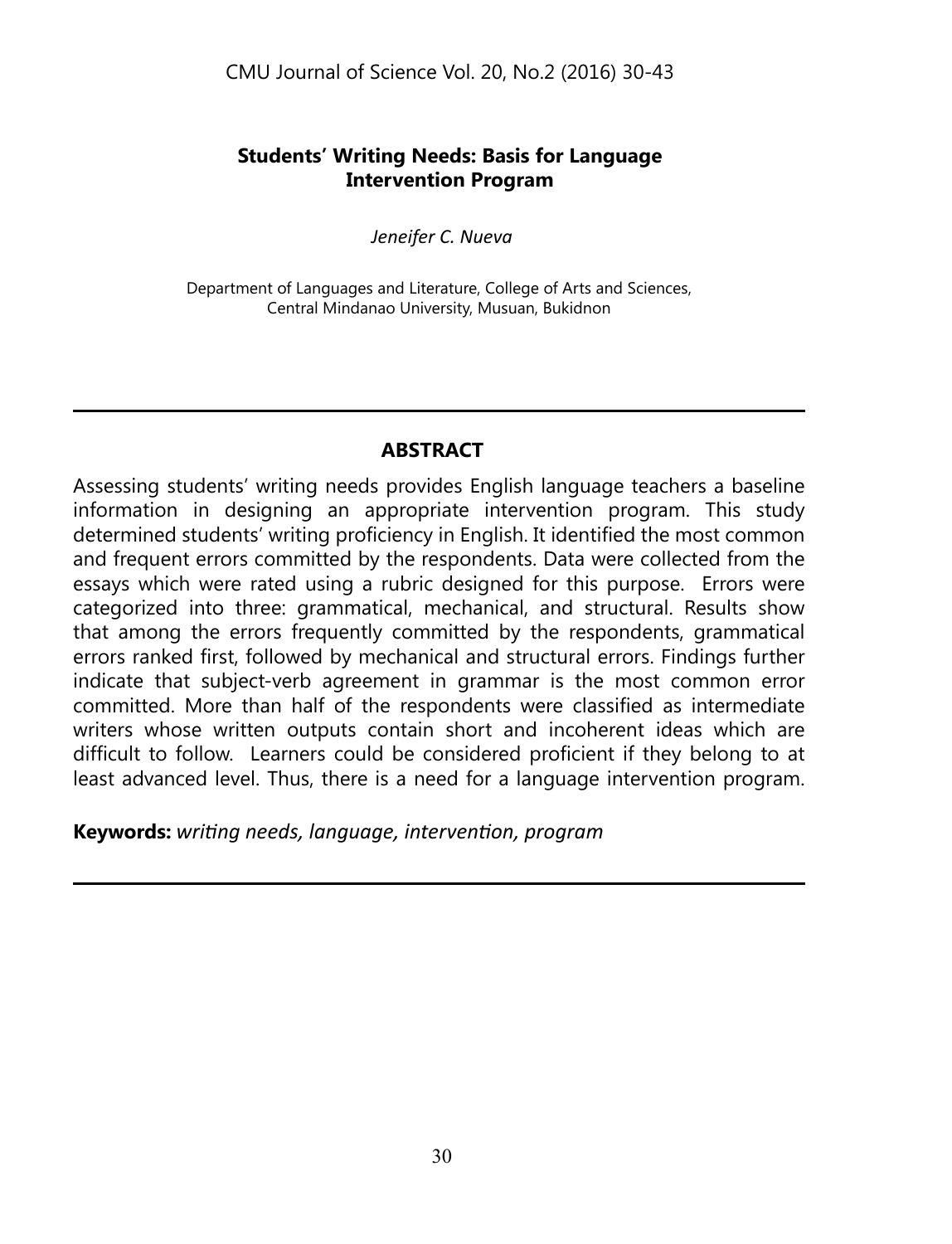### **Introduction**

Writing is one of the essential dexterities that English as second or foreign language learners should improve. This skill, if mastered, gives an individual a "passport" to employment. Many of the job opportunities published in the newspapers include important qualification: competence in oral and written communication. Consequently, many of the job hunters cannot get the desired position (Salazar, 2007).

The March 2006 Social Weather Station (SWS) survey, commissioned by Promoting English Proficiency (PEP) in the Philippines, revealed that there is a significant waning of the English proficiency among the Filipino adult learners. More specifically, the figure shows that only 48% are proficient in written communication compared to 61% in December 1993 and September 2000 surveys (Salazar, 2007).

Similarly, the English language ability of our college graduates had significantly declined as revealed in their flawed composition (e.g., in grammar, spelling, punctuation, organization, etc.). The decline is so fast (in few years' time) that the possible employment of the graduates here and abroad might be endangered. One of the reasons different employers preferred (for employment) Filipino people is attributed to their English proficiency compared to other nationalities, but they might lose the edge if the deterioration of language skills would continue (Macasinag, 2011).

The experience of other English as second language learners (ESL) is more likely similar to the situation of students in Central Mindanao University (CMU). For example, informal assessment of some general education subject teachers (both language and content-area teachers) revealed that students' written outputs such as laboratory report, reflection paper, expository essays were poorly constructed. The result of the teachers' informal evaluation would be strengthened by a formal assessment, a research-based inquiry, which would serve as the basis for a needbased design for an intervention program that could help address the students' writing problems. Thus, this endeavor was conceptualized in consonance with the department's objectives to provide ESL learners with quality instruction that would help enhance their mastery of the English language and to help them become competent language teachers.

The study is based on the concept that committing errors in English is part of the second language (L2) learning. In fact, many errors committed by L2 learners are universal. This means that students learning a second language, regardless of their first language (L1) make common errors like an omission, overgeneralization, and negative transfer. Errors are a noticeable facet of learner language, and these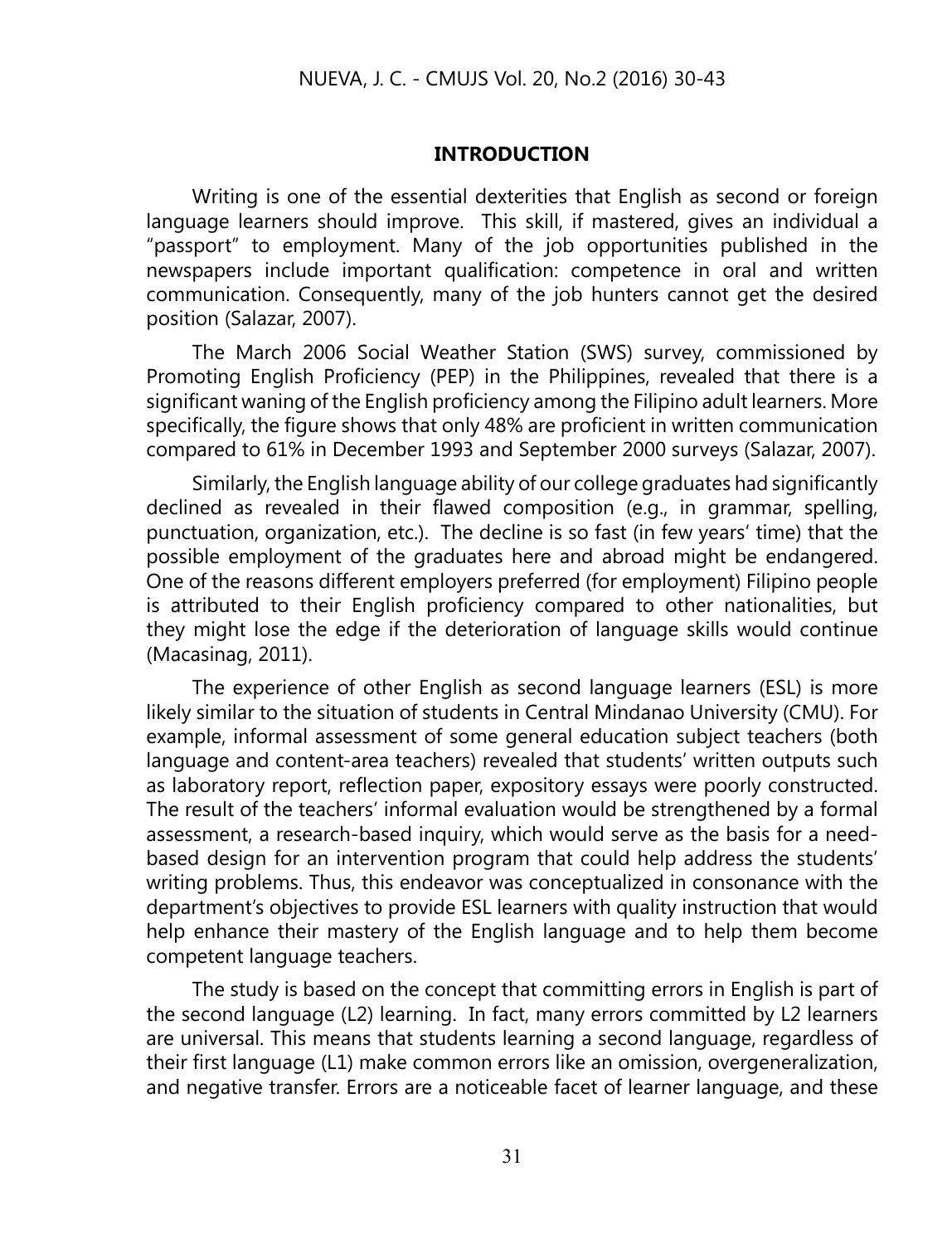are valuable information that guide language educators what language concerns they would focus and how to address them (Ellis, 1997). Thus, identifying errors is an important step to do. Learners' language needs could be dealt with by doing a pedagogic needs analysis. The term was introduced by West (1998 as cited by Songhori, 2008) which includes deficiency analysis, strategy analysis or learning needs analysis, and means analysis. Errors found in the writing of ESL students vary depending on their proficiency level. From such error analysis, appropriate action could be done.

The intervention program is a kind of input which could address the gap between the actual and the ideal proficiency level of the students. According to Myles (2002), the input is vital in the writing process, specifically in a classroom context. It will likely improve students' writing competence if it caters their needs. Thus, this study identified the most common and frequent language errors committed by the respondents such as subject-verb agreement, fragment, parallelism, spelling, shifting subject, verb tense, coherence and use of cohesive devices, and a determiner. Then, it determined their writing proficiency level and proposed a need-based language intervention program.

## **METHODOLOGY**

This study used a descriptive approach to its inquiry. It is an assessment research which involved the 317 (204 female and 113 male) first-year college students of Central Mindanao University, Musuan, Bukidnon. They were chosen, using a stratified random sampling, from the nine colleges: Agriculture, Arts and Sciences, Business and Management, Education, Engineering, Forestry and Environmental Science, Human Ecology, Nursing, and Veterinary Medicine. Their participation was voluntary, and their identity was kept anonymous.

The student respondents were requested to write a short essay (250-500 words) which were analyzed for common errors and were rated by the researcher based on specific writing rubric to assess students' writing proficiency. Writing rubric which the researcher adapted from Paltridge (1992 as cited in Brown, 2001) was originally developed by the International English Language Testing System (IELTS). It was used to evaluate the students' essays based on the linguistic features such as content (ideas and arguments); accuracy regarding the use of cohesive devices and lexical, grammatical, and relational patterns; fluency; appropriateness; and intelligibility. Scoring ranged from 0 to 5 for each aspect (0 for lowest and 5 for highest point). The result of the evaluation was used as a basis for designing a need-based intervention program.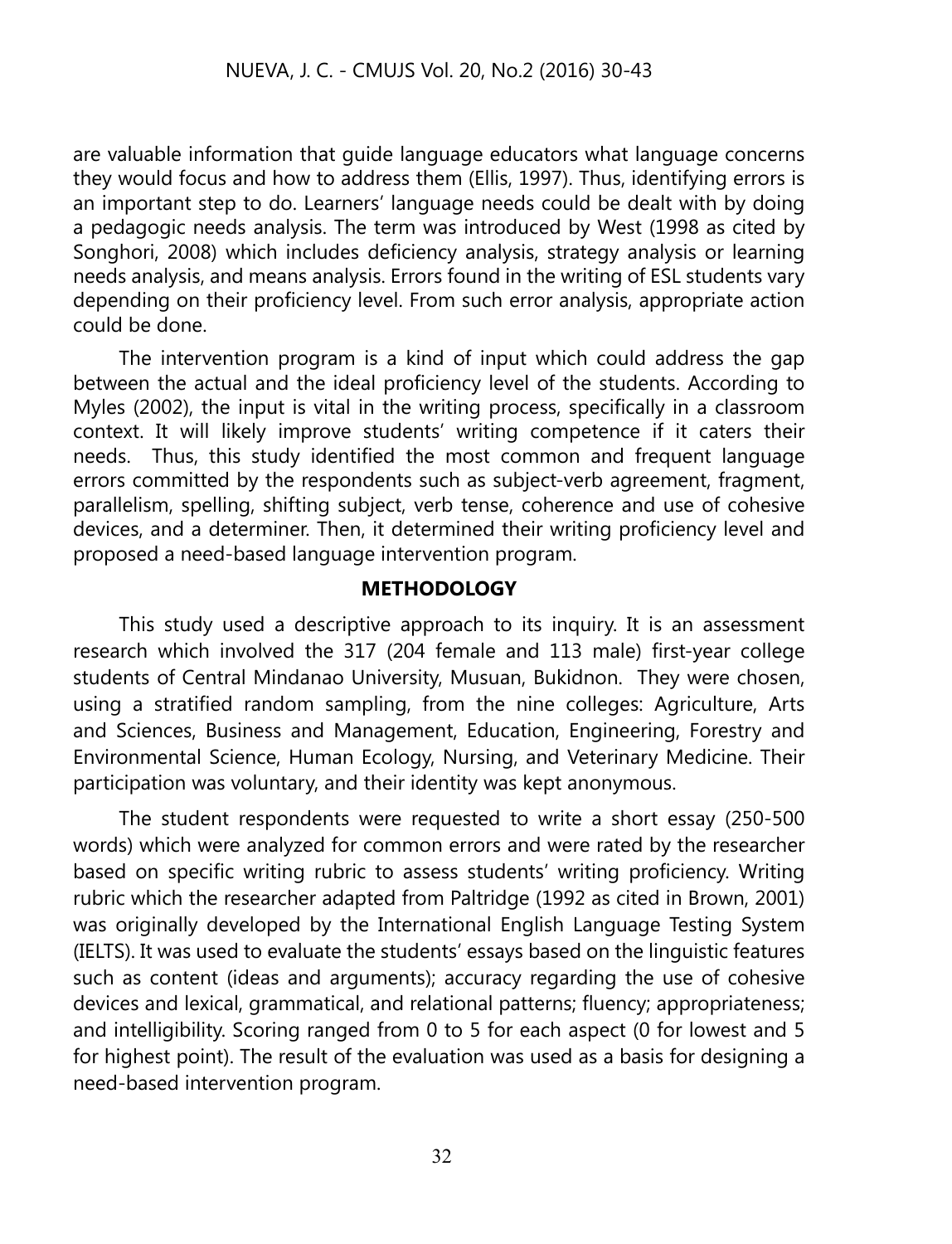## **RESULTS AND DISCUSSION**

## **Writing Errors**

Academic essay is singled out as the most common writing task assigned to students (Bacha, 2002). Traditionally, it has been one of the most important instruments used to evaluate students' understanding of their subject areas (Campbell, Smith & Brooker, 1998; Al-Makhzoomi, 2011).

Table 1 shows the specific writing errors found in the essays of the 317 respondents such as structure, grammar, and mechanics. It also indicates the number of respondents who committed errors in each category. For the grammar category, subject-verb agreement marked the highest number of errors as committed by 80 of 317 respondents (25.23%), followed by an error on the use of verb tense (29 of 317 or 0.09%), determiner (6 of 317 or .02%), and vocabulary (2 of 317 or .006%) respectively.

|           |                            | Respondents |                |                |  |  |
|-----------|----------------------------|-------------|----------------|----------------|--|--|
|           | Errors                     | Male        | Female         | Total          |  |  |
|           |                            | $N = 113$   | $N = 204$      |                |  |  |
| Grammar   |                            |             |                |                |  |  |
|           | Subject Verb Agreement     | 30          | 50             | 80             |  |  |
|           | <b>Tenses</b>              | 9           | 20             | 29             |  |  |
|           | Determiner                 | 2           | 4              | 6              |  |  |
|           | Vocabulary                 | $\Omega$    | 1              | 1              |  |  |
| Mechanics |                            |             |                |                |  |  |
|           | Contraction                | 18          | 35             | 53             |  |  |
|           | Capitalization             | 8           | 19             | 27             |  |  |
|           | Spelling                   | 6           | 10             | 16             |  |  |
|           | Abbreviation               | 3           | 6              | 9              |  |  |
|           | Punctuation                | 3           | 4              | 7              |  |  |
| Structure |                            |             |                |                |  |  |
|           | <b>Elaborating Details</b> | 21          | 29             | 50             |  |  |
|           | Subordinating Conjunction  | 11          | 20             | 31             |  |  |
|           | Incomplete Sentence        | 2           | 2              | 4              |  |  |
|           | Parallelism                | 0           | $\mathfrak{D}$ | $\overline{2}$ |  |  |
|           | Shifting Subject           | 0           | 2              | $\mathfrak{D}$ |  |  |
| TOTAL     |                            | 113         | 204            | 317            |  |  |

### Table 1 *Language Error Categories*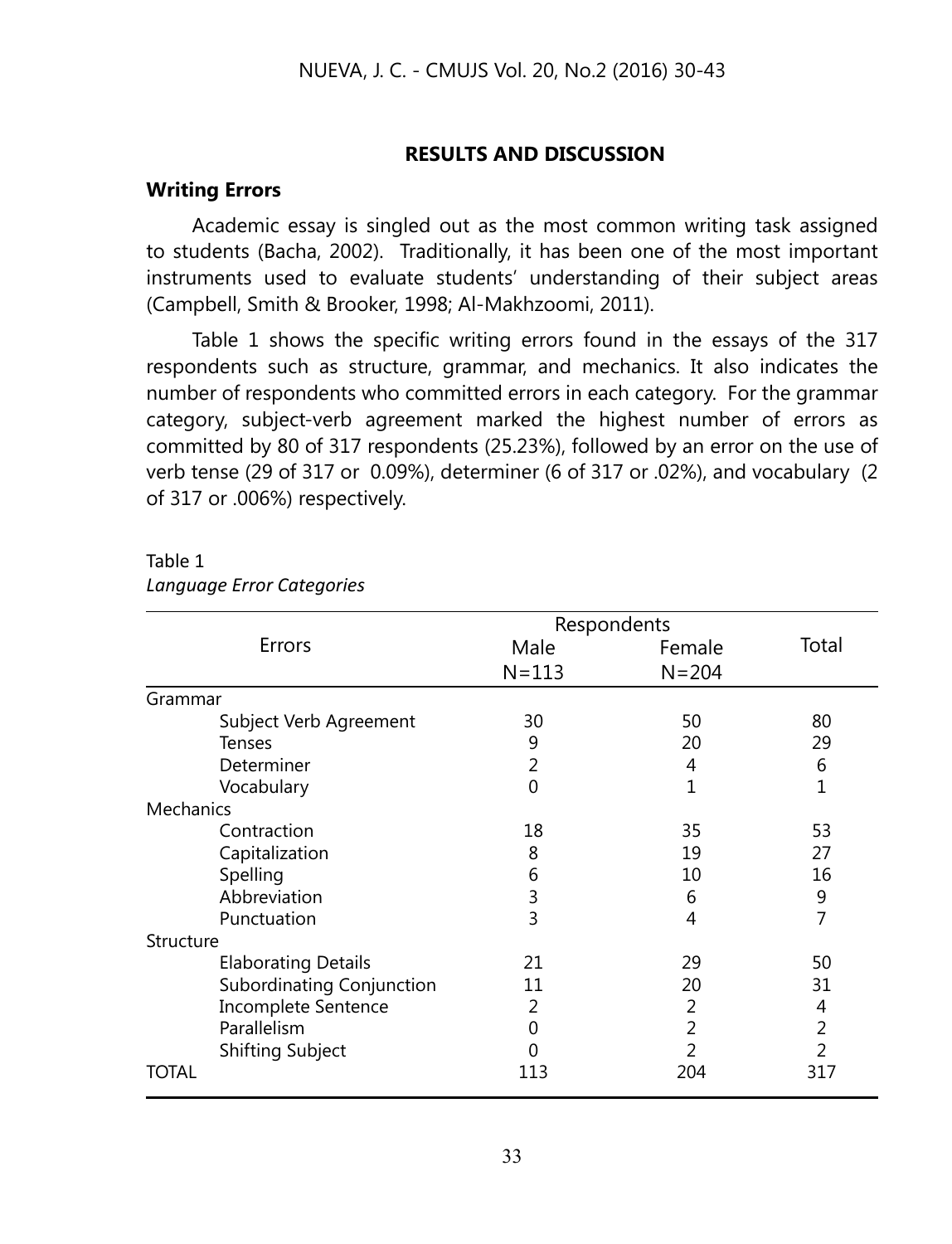For mechanics category, use of contraction ranked first, and punctuation ranked last among the errors committed by the respondents. Also, elaborating details and use of subordinating clause are among the top two errors on structure category. The findings of the study are similar to that of Yang (2010) who found that grammatical or syntactic is the most severe errors committed by ESL learners. This category was followed by the incorrect usage of contraction in mechanics and elaborating details in structure respectively. The least number of errors was seen in vocabulary, parallelism, and subject shifting. Also, the result of this study is also consistent with the findings of Dizon (1997) which revealed that most of the students committed an error in subject-verb agreement.

Research done on error analysis revealed that approximately the most common types of errors are all similar; they are focused on grammatical errors such as subject-verb agreement. It is clear that the greatest linguistic problem lies in grammar. Although the results of the study indicate that majority of the respondents are still making a lot of grammatical errors (Dizon, 1997).

Errors about structure are the least of the three categories committed by the respondents. However, it does not mean that the respondents have already mastered aspects of a structure such as elaborating details, use of conjunctions, and consistency of tense. Instead, their lack of knowledge of such linguistic features might lead to avoidance (Ellis, 1997). In the context of this study, it could be inferred that respondents resorted to avoidance as revealed in their written outputs. For example, the short essay with limited details of the ideas expressed might have been an offshoot of their language deficiency.

|              |                   | Respondents         | Total     |      |
|--------------|-------------------|---------------------|-----------|------|
| Errors       | Male<br>$N = 113$ | Female<br>$N = 204$ | $N = 317$ | Rank |
| Grammar      | 41                | 75                  | 116       |      |
| Mechanics    | 38                | 74                  | 112       |      |
| Structure    | 34                | 55                  | 89        | 3    |
| <b>TOTAL</b> | 113               | 204                 | 317       |      |

## Table 2 *Most Frequently Committed Errors*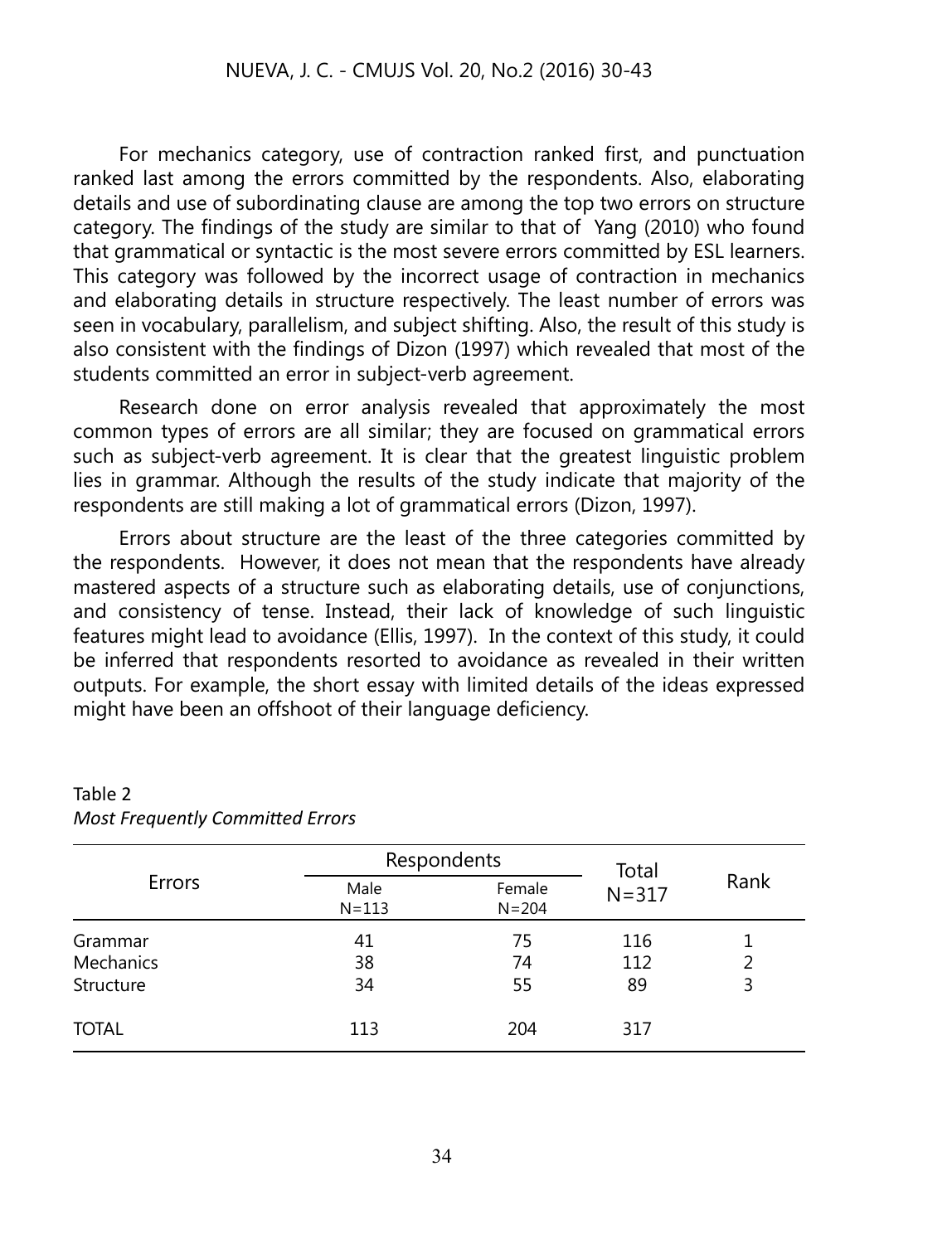Table 2 shows the errors, most frequently committed by the respondents, which were categorized into grammar, mechanics, and structure. It reveals that among the three categories, grammar is the most commonly committed error (116 of 317 respondents or 36.60%). Grammatical mistakes rarely occur in native speakers writing but very common in the work of less skilled ESL students. This error was followed by mechanics, where 112 of 317 (35.33%) respondents had difficulty in the technical conventions in writing. The least error committed was found in structure with only 89 of 317 (28.07%) respondents had difficulty in organizing text.

The result of the study corroborates with the findings of Lasaten (2014) revealing that the 100 second-year students in Mariano Marcos State University College of Teacher Education in Laoag City had difficulty in writing English, particularly on the aspects of grammar and mechanics. Similarly, the findings agree with the result of the study by Sarfraz (2011) showing that the majority of the 50 undergraduate students of Fast National University in Pakistan committed errors on grammar and that interlanguage process caused the errors.

The data of the study show that some respondents committed only a few errors among the three categories, yet their proficiency level is far behind the international standard of English competence. It could be inferred that the respondents resorted to avoidance. This means that they have tried to avoid using linguistic features that are either difficult or not familiar to them.

# **Level of Writing Proficiency**

# Table 3

| $N = 317$        |   | Proficiency Levels |                                  |                       |          |              |       |  |
|------------------|---|--------------------|----------------------------------|-----------------------|----------|--------------|-------|--|
| Respondents      |   |                    | Beginner Elementary Intermediate | Upper<br>Intermediate | Advanced | Superior     | Total |  |
| Male $(N=113)$   | O |                    | 72                               | 29                    |          | O            | 113   |  |
| Female $(N=204)$ | 0 | 29                 | 107                              | 55                    | 13       | 0            | 204   |  |
| Total            |   | 36                 | 179                              | 84                    | 18       | $\mathbf{0}$ | 317   |  |

*Writing Proficiency of the Respondents*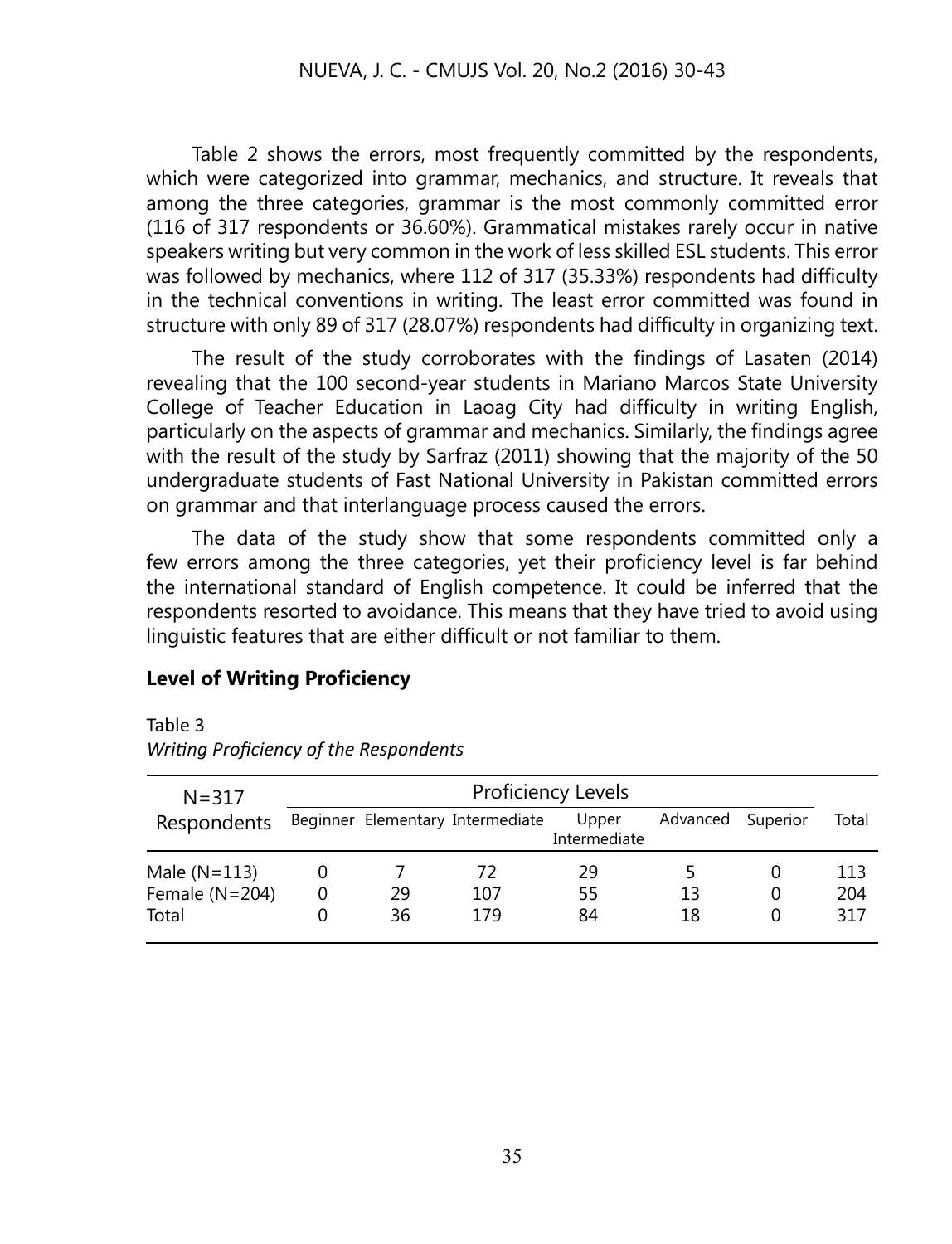Table 3 presents the writing proficiency level of 317 student-respondents. Specifically, 36 (11%) were classified as elementary, 179 (56%) as intermediate, 85 (27%) as upper-intermediate, and 18 (.06%) as advanced. Respondents who belong to the elementary level are considered, generally, sporadic writers which writings are very hard to comprehend. Specifically, the content of their essays shows very few ideas with no clear elaboration of details. In addition, the written outputs show that the writers have very limited knowledge of English in terms of words/vocabulary, grammar, and other aspects of language (e.g., verb tense, voice, spelling, etc.) that make them difficult to understand by the readers.

Respondents who belong to the intermediate level have writing proficiency that is a little above the elementary level. This means that their written outputs contain short and incoherent ideas. Although their essays show a little development and convey essential meanings, they are still difficult to follow. In addition, respondents in the upper intermediate level are classified as moderate writers whose written outputs are quite easy to read and comprehend even if their compositions still lack some details and show occasional mistakes in punctuation, spelling, grammar, verb tense, and other linguistic aspects because ideas are arranged clearly.

Respondents in the advanced level have acquired competence in English although they may still commit (occasionally) some mistakes in punctuations, verb tense, spelling, voice, and another language aspect. Their essays contain relevant ideas which are well-organized and easy to understand. The findings of the study are consistent with the claim of Macasinag (2011) stating that English language ability of college graduates significantly declined as revealed in their flawed composition (e.g., in grammar, spelling, punctuation, organization, etc.). Similarly, Fernando and Azucena (as cited in Geronimo, 2012) found that only 6.59% of the senior high school graduates of the academic year 2004-2005 could read, communicate, and understand English and 44.25% had not acquired the skills in English that is essential for college studies.

Also, findings of the present study are in congruence with the results the study done by Mojica (2010) who investigated the writing difficulties and actual flaws of the 26 EFL students in the novice level at the Center for Language Learning of De La Salle University. Findings reveal that respondents committed errors in grammar and vocabulary. Similarly, the study of Cabansag (2013) shows that students committed errors like mechanics, verb usage, tenses, and proper capitalization.

Only 18 (.06%) of the 317 respondents belong to the advanced level, and 179 (56%) belong to intermediate level. This result suggests that there is a need for an intervention program to help the second language learners improve their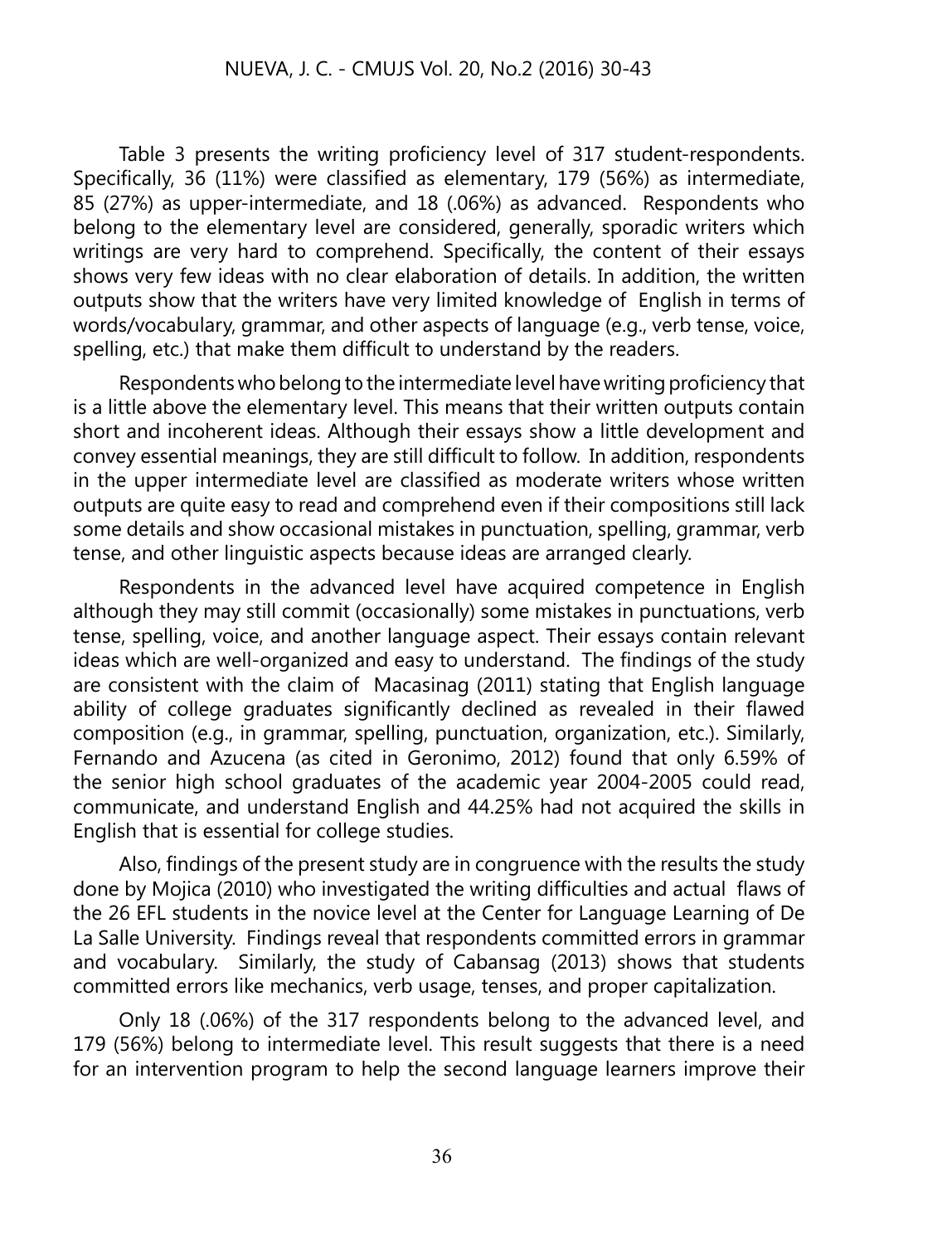proficiency for them to cope with the change/need of time – the globalization. Universities abroad require particular proficiency level from its international students for admission. For instance, the University of Chicago only admits students who can demonstrate a superior level of English language (The University of Chicago, 2015). The result of the study reveals that students are far behind from the international standards. If the goal of an institution would be to help its students compete globally, then appropriate program specific to learners' needs would be desirable.

## **Proposed Need-based Language Intervention Program**

Writing is one of the core competencies of the English language. It is regarded one of the most difficult among the four macro skills. In fact, even native speakers of English experience difficulty acquiring competence in writing (Johnstone, Ashbaugh, & Warfield, 2002). Development of writing skill has been included in the syllabus because it is a primary constituent for learners' academic journey. In fact, advanced writing proficiency is an essential requirement for excellent academic achievement (National Assessment of Educational Progress, 2002).

Skill in writing is a major academic requirement for students in college-level work, whether in overseas or local colleges. The Commission on Higher Education Memorandum Order (CMO) No. 20 series of 2013 on intellectual competenciesbased outcomes, expected students to be proficient in writing. In practice, these outcomes means, among others, that general education extends beyond orientation requires higher writing competencies. However, the study reveals that more than half of the respondents (56%) are intermediate writers. Their written outputs contain inadequate and incoherent ideas. Although their essays show little development and convey essential meanings, they are still difficult to follow which fails the expectation of CHED to its students. Moreover, (11%) of the respondents were classified as elementary writers, (27%) as upper-intermediate writers, and only (.06%) of the respondents were advanced writers. Students who have obtained the required proficiency often need an additional writing instruction and practice before they can meet the standards set in traditional freshman competition courses. Every effort to learn something is attended by lapses, slips, or errors. Without committing errors, learning is incomplete, and language learning is no exception. Some people are open to errors and even willing to accept them, some may even not notice them (Ulla, 2014).

In the context of Central Mindanao University, more than 50% of the respondents have not acquired the needed writing competence for university students. The result of the present study suggests for an appropriate intervention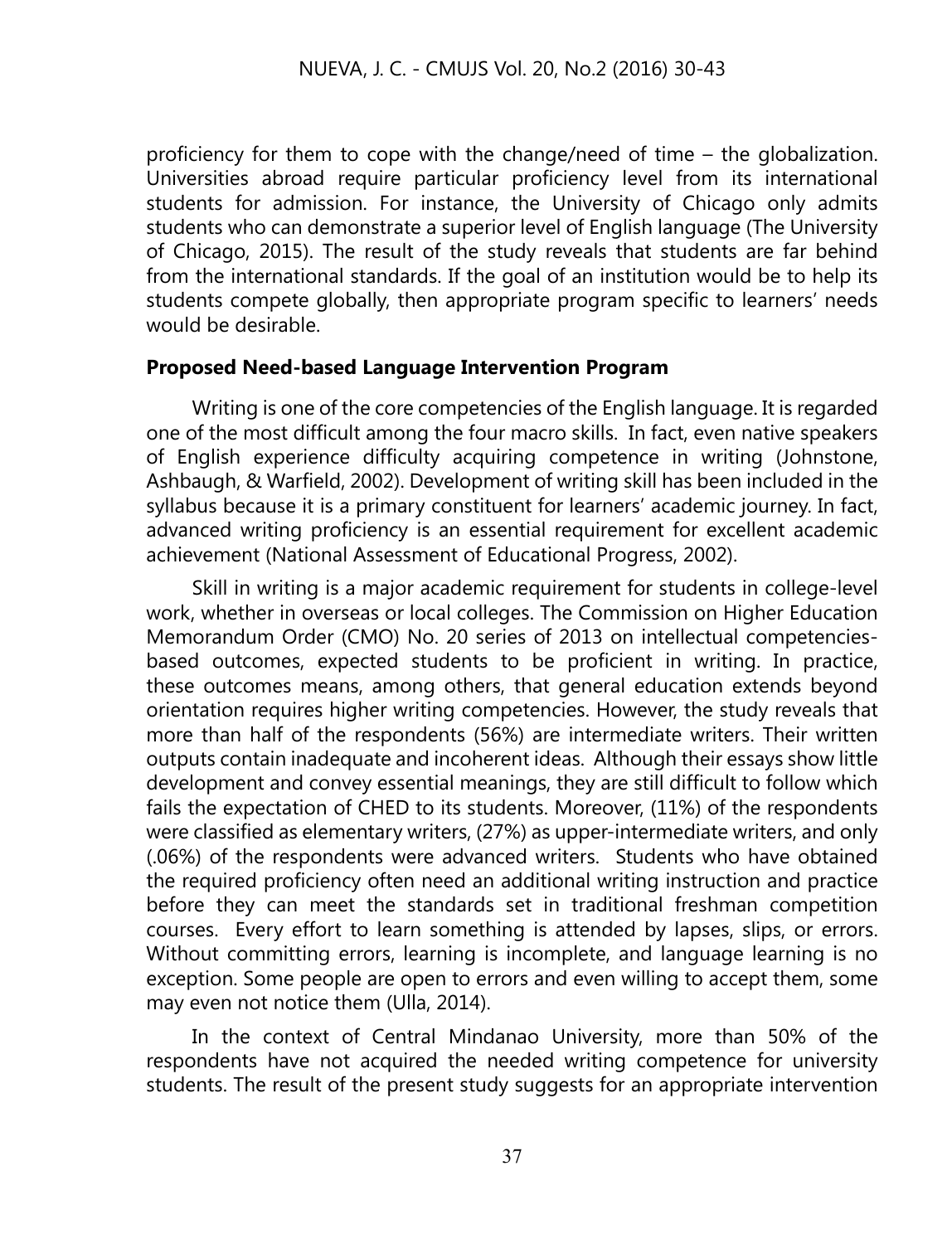program to bridge the gap between the present writing proficiency level of the students and the supposedly ideal competency level. However, developing writing skill is not achieved overnight. In fact, research findings reveal that it needs 4 to 12 years for the most advantaged second language learners to acquire native-like proficiency (Collier, 1995). Thus, this simple intervention program, an infant step, was conceptualized to help address students' writing concerns.

Based on the result of the needs assessment, the respondents experienced difficulty in the following linguistic aspects: subject-verb agreement, tenses, use of subordinating conjunctions, elaboration of details, and mechanics. These aspects will be the focus of the intervention program which will be participated by interested students in the university who wish to improve their writing proficiency.

# **Proposed Language Intervention Program**

This proposed language intervention program contains topics and activities which are based on the results of the needs analysis. It primarily aims to help English as a second language learners acquire the desired mastery of the aspects of English which they can apply in their academic and other kinds of writing. Intervention program will last for at least two months, meeting three times a week and one hour per session.

Like any typical lessons, the proposed lessons that encompass the intervention program will follow/contain the template introduced by Feldman and McPhee (2008) such as practice, evaluation, closure, after-class work. The activities for all the lessons will adhere to the principle of a balanced teacher-student talk to offer learners opportunities to share ideas, while the teacher maintains the role of a facilitator. Table 4 contains the lessons and activities of the proposed intervention program.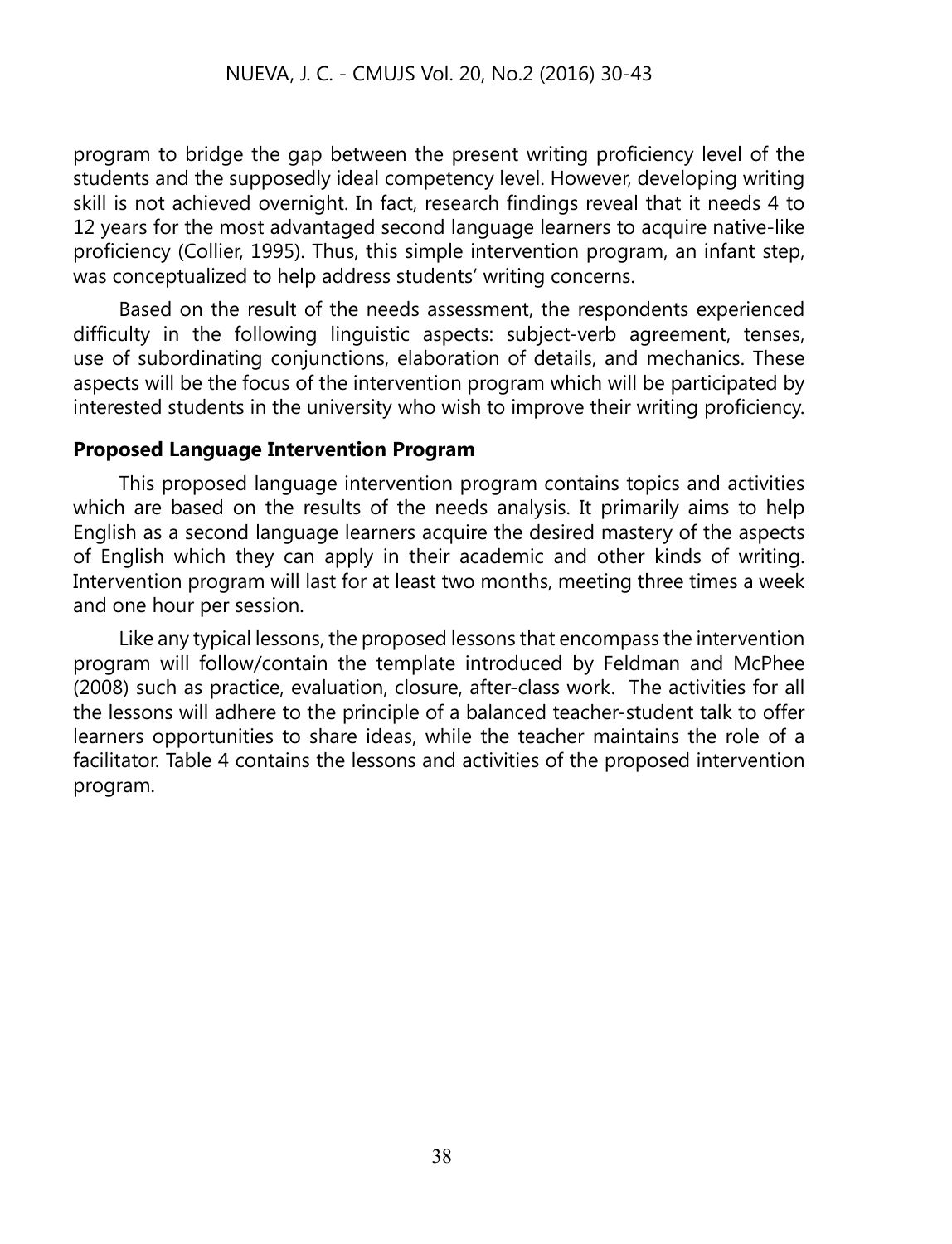# Table 4 *Matrix of Activities*

| Time<br>Frame/<br>Schedule<br>(PM)<br><b>MWF</b><br>$5 - 6:00a$ | Terminal Objective: At the end<br>of the intervention program,<br>the participants must have<br>acquired mastery of the<br>aspects of English which they<br>can apply in their academic<br>and other kinds of writing. | Content        | <b>Activities</b>                                                                                             | Materials                                          | Resource<br>Persons               |  |  |
|-----------------------------------------------------------------|------------------------------------------------------------------------------------------------------------------------------------------------------------------------------------------------------------------------|----------------|---------------------------------------------------------------------------------------------------------------|----------------------------------------------------|-----------------------------------|--|--|
| 1 session                                                       | <b>Orientation Program</b>                                                                                                                                                                                             |                |                                                                                                               |                                                    |                                   |  |  |
|                                                                 |                                                                                                                                                                                                                        | <b>GRAMMAR</b> |                                                                                                               |                                                    |                                   |  |  |
| 1 session                                                       | Enabling Objectives: At the end<br>of the session, learners must:<br>--answer correctly pre-test on<br>grammar                                                                                                         | Grammar        | Pre-test                                                                                                      | -Questionnaire<br>-Answer sheet                    | J. Nueva<br>Student-<br>assistant |  |  |
| 2 sessions                                                      | --examine the given text focusing<br>on aspects of SVA;<br>--participate actively in a group<br>activity; and<br>--share group outputs to the class                                                                    | SVA            | 1.Text analysisfocusing on<br>SVA (group work)<br>2.Output presentation<br>3. Processing/Giving feed-<br>back | -Reading Selection<br>-LCD<br>-laptop<br>-Hand-out | J. Nueva<br>Student-<br>assistant |  |  |
| 2 sessions                                                      | --accomplish assigned tasks<br>promptly; and<br>--evaluate other students' outputs                                                                                                                                     | <b>SVA</b>     | 1. Practice Activity/Exercises<br>2. Processing/Giving<br>feedback                                            | -Questionnaire<br>-Answer sheet<br>-LCD<br>-Laptop | J. Nueva<br>Student-<br>assistant |  |  |
| 2 sessions                                                      | --write a short essay observing<br>accurate use of SVA aspects;<br>--share group outputs to<br>the class<br>--give feedback on fellow students'<br>output                                                              | <b>SVA</b>     | 1. Writing activity<br>2. Output Presentation<br>3.Giving feedback                                            | -Yellow paper<br>-pen                              | J. Nueva<br>Student-<br>assistant |  |  |
| 2 sessions                                                      | --examine the given text<br>focusing on tenses<br>--participate actively in a class<br>discussion                                                                                                                      | Tenses         | 1. Text analysis<br>focusing on tenses<br>2. Processing of text<br>analysis activity/<br>class discussion     | -Reading Selection<br>-LCD<br>-laptop              | J. Nueva<br>Student-<br>assistant |  |  |
| 2 sessions                                                      | --accomplish assigned tasks<br>promptly; and<br>--evaluate other students'<br>outputs                                                                                                                                  | <b>Tenses</b>  | 1. Practice Activity/<br>Exercises<br>2. Processing/<br>Giving feedback                                       | -Questionnaire<br>-Answer sheet<br>-LCD<br>-Laptop | J. Nueva<br>Student-<br>assistant |  |  |
| 2 sessions                                                      | --write a brief essay applying<br>knowledge on tenses;<br>-- share group outputs to the<br>class<br>-- give feedback on fellow<br>students' output                                                                     | Tenses         | 1. Writing activity<br>2. Output<br>Presentation<br>3.Giving feedback                                         | -Yellow paper<br>-pen                              | J. Nueva<br>Student-<br>assistant |  |  |
| 1 session                                                       | --answer correctly post-test<br>on grammar                                                                                                                                                                             | Grammar        | Post-test                                                                                                     | -Questionnaire<br>-Answer sheet                    | J. Nueva<br>Student-<br>assistant |  |  |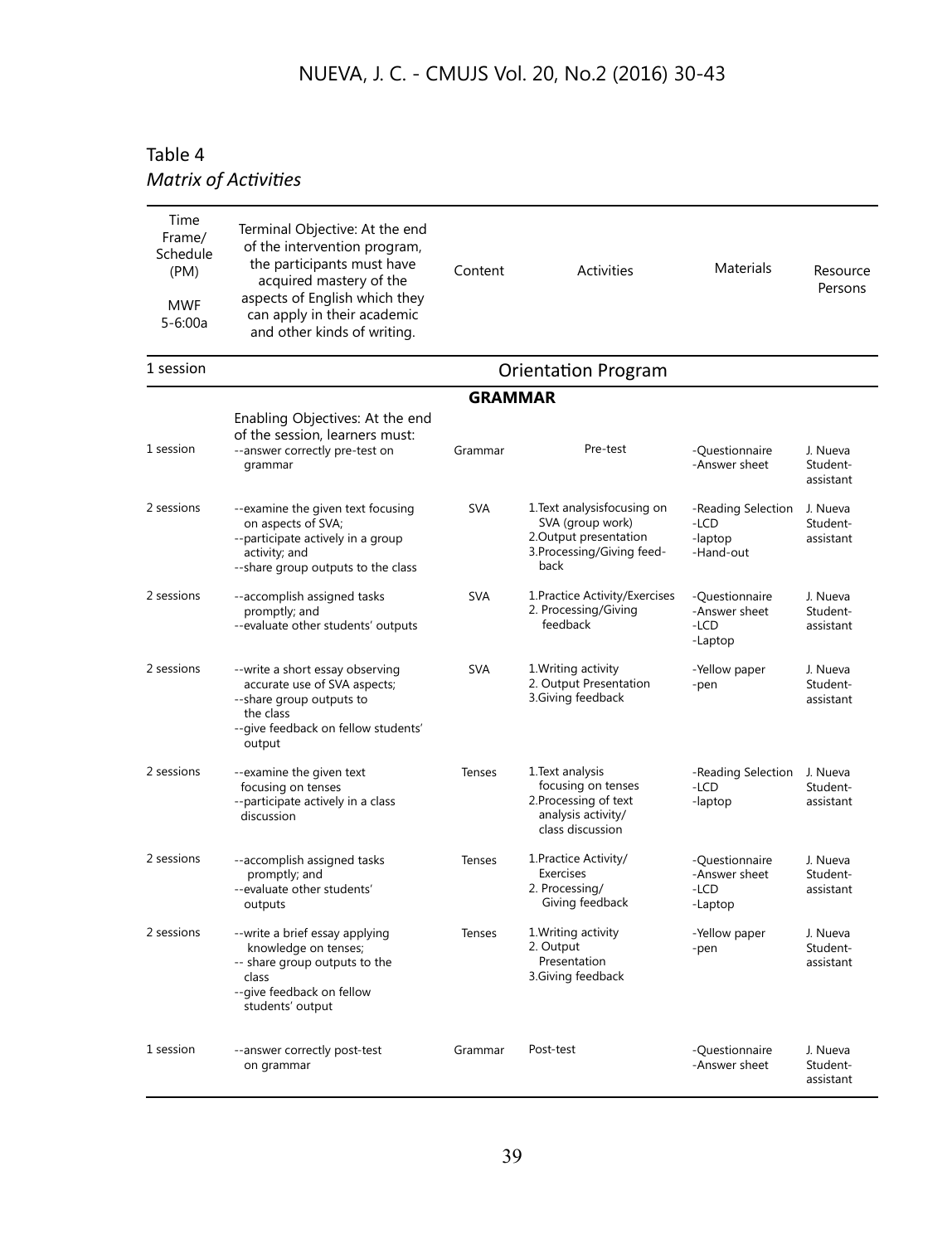| <b>MECHANICS</b> |                                                                                                                                                                                                                                                                                                                 |                        |                                                                                                                                                                                                                                |                                                             |                                   |  |  |  |
|------------------|-----------------------------------------------------------------------------------------------------------------------------------------------------------------------------------------------------------------------------------------------------------------------------------------------------------------|------------------------|--------------------------------------------------------------------------------------------------------------------------------------------------------------------------------------------------------------------------------|-------------------------------------------------------------|-----------------------------------|--|--|--|
| 1 session        | --answer pre-test correctly<br>on mechanics                                                                                                                                                                                                                                                                     | Mechanics              | Pre-test                                                                                                                                                                                                                       | -Questionnaire<br>-Answer sheet                             | J. Nueva<br>Student-<br>assistant |  |  |  |
| 1 session        | --accomplish assigned tasks on<br>contraction promptly; and<br>--evaluate other students'<br>outputs                                                                                                                                                                                                            | Contraction            | 1. Error analysis<br>2. Giving feedback                                                                                                                                                                                        | Sample text<br>-LCD<br>-Laptop                              | J. Nueva<br>Student-<br>assistant |  |  |  |
| 2 sessions       | --accomplish assigned tasks on<br>capitalization promptly; and<br>--edit and proofread texts contain<br>-ing errors on capi-talization<br>--evaluate other students'<br>outputs                                                                                                                                 | Capitalization         | 1. Error analysis<br>2. Workshop:<br>Editing and<br>proofreading<br>3. Giving feedback                                                                                                                                         | Sample text<br>-LCD<br>-Laptop<br>-Hand-outs                | J. Nueva<br>Student-<br>assistant |  |  |  |
| 3 sessions       | --participate actively in spelling<br>games;<br>--edit and proofread texts contain<br>-ing errors on spelling                                                                                                                                                                                                   | Spelling               | 1. Spelling bee/<br>games<br>2. Workshop:<br>Editing and<br>proofreading<br>3. Giving feedback                                                                                                                                 | $-LCD$<br>-Laptop<br>-Hand-outs                             | J. Nueva<br>Student-<br>assistant |  |  |  |
| 1 session        | --answer correctly post-test<br>on mechanics                                                                                                                                                                                                                                                                    | Mechanics              | Post-test                                                                                                                                                                                                                      | -Questionnaire<br>-Answer sheet                             |                                   |  |  |  |
|                  |                                                                                                                                                                                                                                                                                                                 | <b>STRUCTURE</b>       |                                                                                                                                                                                                                                |                                                             |                                   |  |  |  |
| 1 session        | --answer pre-test correctly<br>on structure                                                                                                                                                                                                                                                                     | Structure              | Pre-test                                                                                                                                                                                                                       | -Questionnaire<br>-Answer sheet                             | J. Nueva<br>Student-<br>assistant |  |  |  |
| 1 session        | --respond actively to some<br>questions during the mini-<br>lecture                                                                                                                                                                                                                                             | Elaborating<br>details | Mini-lecture                                                                                                                                                                                                                   | -Hand-out<br>-LCD<br>-Laptop                                | J. Nueva<br>Student-<br>assistant |  |  |  |
| 8 sessions       | --examine the given text<br>focusing on supporting details;<br>--participate actively in work-shops<br>on outlining and writing essay;<br>--write a short essay apply-ing<br>knowledge of main and<br>supporting details;<br>--present written output to the<br>class; and<br>--evaluate other students' output | Conjunctions           | 1. Text analysis<br>focusing on main and<br>supporting ideas<br>2. Workshop on<br>outlining<br>3. Workshop on<br>writing main and<br>supporting de-tails<br>4. Presentation of<br>outputs<br>5. Processing/<br>Giving feedback | -Reading Selection<br>-LCD<br>-Laptop<br>-Hand-outs         | J. Nueva<br>Student-<br>assistant |  |  |  |
| 6 sessions       | --examine the given text<br>focusing on conjunctions;<br>--participate actively in work-shop<br>on the use of conjunctions;<br>--write a short essay apply-ing<br>knowledge on conjunctions;<br>--present written output to the<br>class; and<br>--evaluate other students' output                              | Structure              | Post-test                                                                                                                                                                                                                      | -Reading Se-lec-<br>tion<br>$-LCD$<br>-Laptop<br>-Hand-outs | J. Nueva<br>Student-<br>assistant |  |  |  |
| 1 session        | --answer correctly post-test on<br>structure                                                                                                                                                                                                                                                                    |                        |                                                                                                                                                                                                                                | -Questionnaire<br>-Answer sheet                             | J. Nueva<br>Student-              |  |  |  |
| 1 session        |                                                                                                                                                                                                                                                                                                                 |                        | <b>Culmination Program</b>                                                                                                                                                                                                     |                                                             | assistant                         |  |  |  |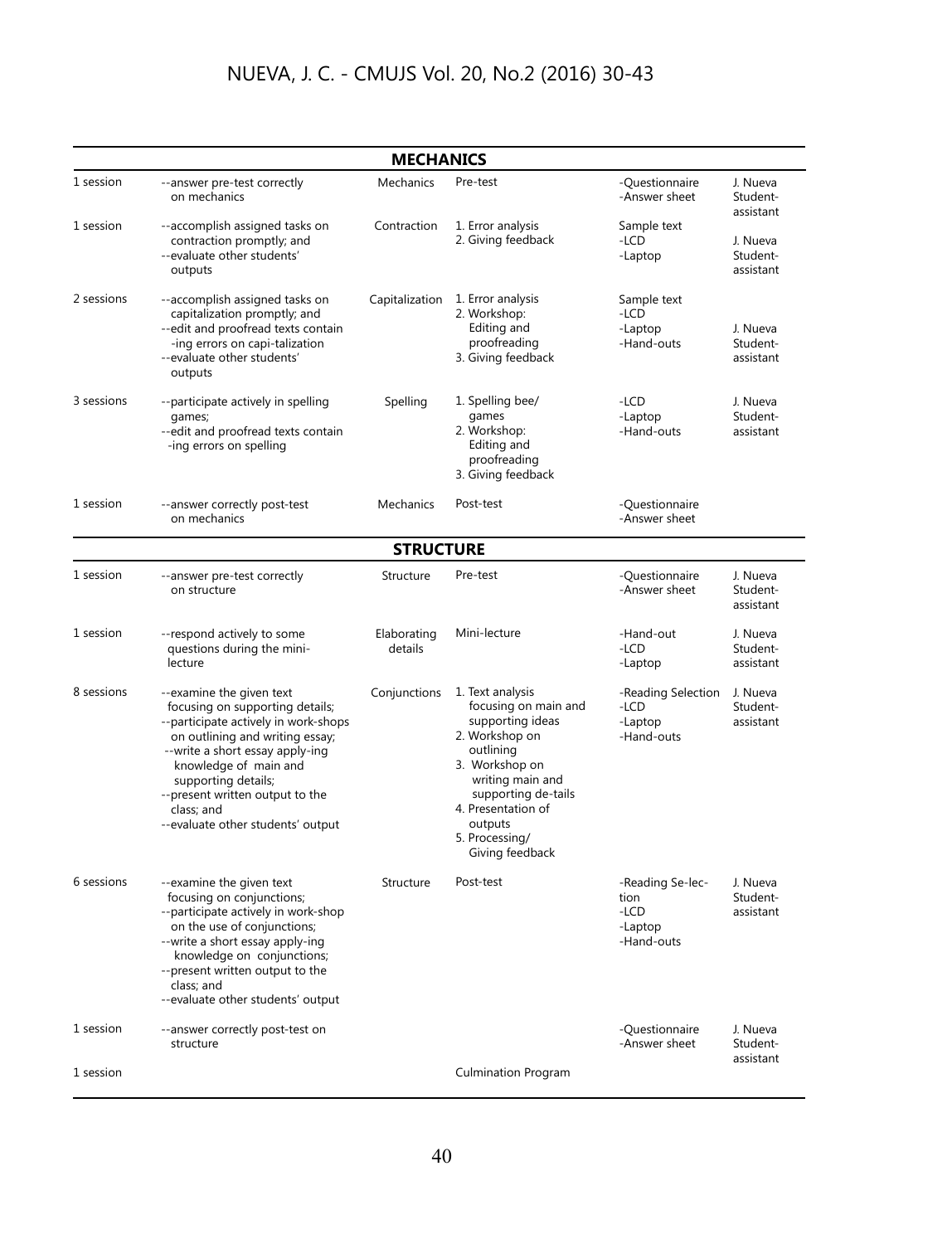#### **CONCLUSION**

Based on the data of the study, three conclusions are drawn. First, errors committed by the respondents include three categories such as grammar, mechanics, and structure. Specifically, the following errors were committed: subject-verb agreement and tenses for grammar; contraction, capitalization, and spelling for mechanics; and elaborating details and subordinating conjunctions for structure. Second, aspects of grammar are the most frequently committed errors among the three categories. Third, more than fifty percent of the respondents belong to the intermediate level which is far behind the international standard. Conclusions imply that students' difficulty of the linguistic aspects necessitates for an appropriate and need-based intervention program to help the students improve their writing competence in English.

#### **RECOMMENDATION**

The conclusions suggest for further studies to address some delimitations on writing proficiency that the present research has imposed. First, a study that deals with an in-depth error analysis, not limited to identifying errors committed but also evaluating the factors that cause the errors (L1 negative transfer, over generalization) may be conducted. Second, the data show that some respondents committed only a few errors among the three categories, yet their proficiency level is far behind the international standard of English competence. It could be inferred that the respondents resorted to avoidance. Thus, there is a need to investigate further the veracity of this claim. Third, it is desirable to implement the proposed need-based intervention to help the students improve their writing proficiency level.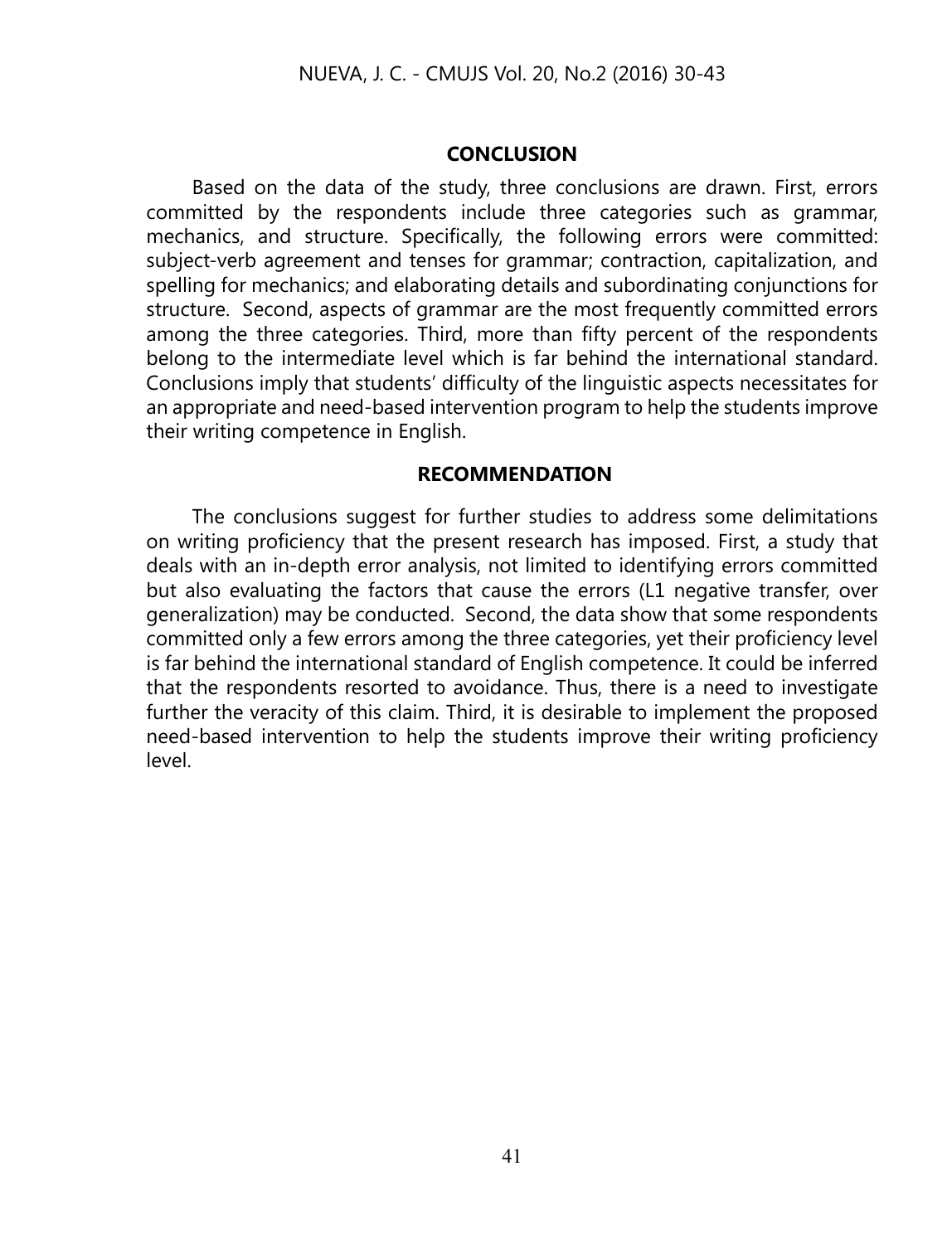## **REFERENCES**

- Bacha, N. (2002). Developing learners' academic writing skills in higher education: A study for educational reform. *Language and Education, 16*(3), 161-171.
- Cabansag, J. N. (2013). Written language proficiency of laboratory high school students in a state university in Cagayan Valley Province. *Journal of Arts, Science, and Commerce, IV*(2).
- Campbell, J., Smith, D. & Brooker, R. (1998). From conception to performance: How undergraduate students conceptualise and construct essays. *Higher Education, 36*(4), 449-469.
- Chen, H. C. (2000). Error analysis of some features of English article usage. *Journal of Applied Linguistics, 8*, 282-296.
- Dizon, L.B. (1997). *English grammar difficulties among freshman college students of Meycauayan College S.Y. 1996-1997* (Unpublished master's thesis). Meycauayan, Bulacan.
- Ellis, R. (1997). *Second language acquisition*. Oxford: Oxford University Press.
- Geronimo, A. (2012). Filipinos' English proficiency dwindles. *ESL Online Teachers Board.* Retrieved from http://www.eslteachersboard.com/cgi-bin/ph/index.pl?read=1396
- Gustilo, L. & Magno, C. (2012, February). Learners' errors and their evaluation: The case of Filipino ESL writers. *Philippine ESL Journal, 8*.
- Lasaten, R. (2014). Analysis of errors in the English writings of teacher education students. *International Refereed Research Journal, 5*(4).
- Macasinag, T. B. (2011, August 4). On the decline of English proficiency. *Sun Star.* Retrieved from http://www.sunstar.com.ph/baguio/opinion/2011/08/04/macasinag-decline -english-proficiency-170862
- Myles, J. (2002, Sept.). Second language writing and research: The writing process and error analysis in student texts. *TESL-EJ, 6*(2).
- Mojica, L. A. (2010, June). An investigation of self-reported writing problems and actual deficiencies of EFL learners in the beginners' level. *TESOL Journal, 2.*
- Salazar, M. (2007, May 28). The decline of English proficiency. *The Manila Bulletin.*  Retrieved from http://www.mb.com.ph
- Sarfraz, S. (2011). Error analysis of the written essays of Pakistani undergraduate students: A case study. *Asian Transactions on Basic & Applied Sciences Journal, 1*(3).
- Songhori, M. (2008). Introduction to needs analysis. *English for Specific Purposes world, 4.*